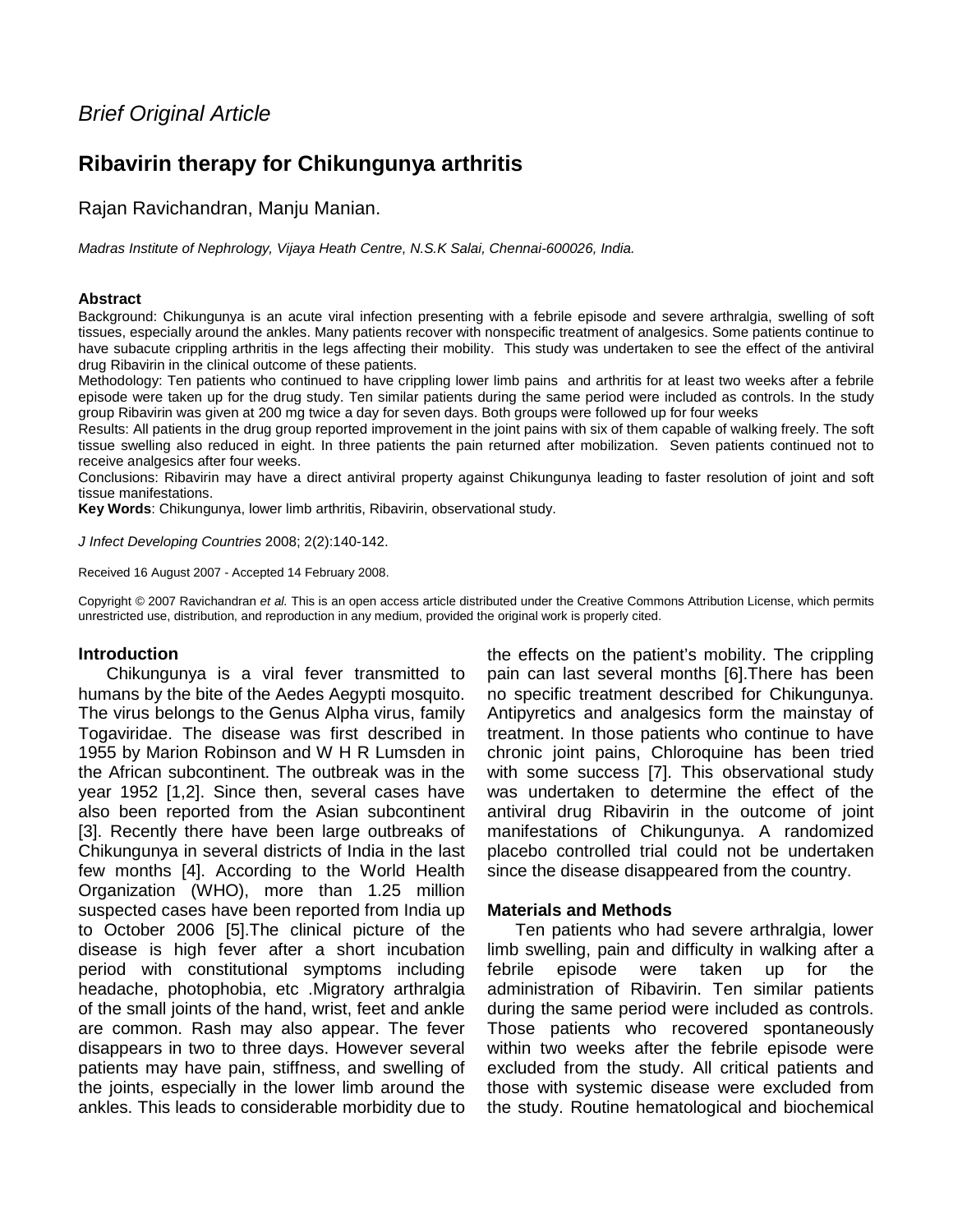investigations were conducted in the beginning and end of the study. CRP and IgM antibodies to Chikungunya were estimated in all the patients. Only patients with positive antibodies were included in the study. All the patients were followed up for a period of four weeks. An arthritis score was used to assess the joint involved, joint pain, joint tenderness and swelling in a scale of zero to five in the patients.

Similarly, an evaluation by the patient on a five-point scale was also undertaken. The patients were evaluated on a weekly basis for 4 weeks and called again after 8 weeks. In the study group all analgesics were stopped and Ribavirin in the dose of 200mg twice a day was given for seven days. The female patients were screened for pregnancy before administering the drug. The control group continued to receive analgesics as and when required. Although the drug is well established for other viral infections, approval of the ethics committee of the hospital was obtained since it is a new indication.

## **Results**

In the study group out of the ten patients, five were males and five were females. Ages ranged from 27 to 74 years. Interval from the febrile episode was two weeks to two months. Three patients had leucopenia. In six patients the CRP was positive. In the control group, five were males and five were females. Ages ranged from 25 to 70. CRP was positive in five patients. In the study group all patients reported improvement in pain. Seven patients were able walk better. In eight patients there was reduction in joint and soft tissue swelling. In three patients the pain relapsed. At the end of four weeks, analgesics were discontinued in seven patients. Two patients complained of nausea and weakness. No other side effects were seen. Three patients were restarted on analgesics.

The results of both groups are shown in the Table 1.

# **Discussion**

Although Chikungunya is a self-limiting viral disease with hardly any mortality, a considerable number of patients continue to have crippling joint pain in the lower limbs which affects their mobility. These patients continue to take analgesics for long periods of time with possible complications. The joint manifestations could also become chronic, even lasting for years. Brighton reported the use of Chloroquine phosphate for twenty weeks with significant improvement in Chikungunya arthritis.

**Table 1.** Clinical Features and Outcomes in the patients studied.

|                                 | <b>Study Group</b> | <b>Control Group</b> |
|---------------------------------|--------------------|----------------------|
| <b>Total Number of Patients</b> | 10                 | 10                   |
| Male                            | 5                  | 6                    |
| Female                          | 5                  | 4                    |
| Age Range                       | $27 - 72$          | $25 - 65$            |
| $CRP +ve$                       | 6                  | 4                    |
| Improvement in pain             | 10                 | 10                   |
| Improvement in walking          | 7                  | 3                    |
| Reduction in swelling           | 8                  | 6                    |
| Relapse of pain                 | 3                  | 7                    |
| Patients free of analgesics     |                    | 3                    |

Ribavirin is a synthetic nucleoside analogue that inhibits a wide range of RNA and DNA viruses. The mechanism of action of Ribavirin is not completely defined and may be different for different groups of viruses. It has been used successfully in chronic Hepatitis C in association with interferon, respiratory syncytial virus, Lassa fever virus, and Hantaan virus [8,9,10]. This study was undertaken to determine whether antiviral treatment would make any difference in those patients who continue to have arthritis even after two weeks after the febrile episode. Ribavirin was chosen in view of its broad spectrum. Our preliminary observation shows a definite improvement in these patients. Since we had chosen patients in the subacute phase, some improvement could be attributed to the natural history. Briolant et al. have shown in vitro a combination of interferon alfa 2B and Ribavirin has a synergestic antiviral effect against Chikungunya virus11.

Our study has several limitations: a) it involves only a small number of patients; b) it was not a planned study where the patients could be distributed randomly and compared with a group receiving placebo. This was not possible since the disease rapidly disappeared from the country. However, our observations may assist other centers in the world undertaking clinical trials of the drug.